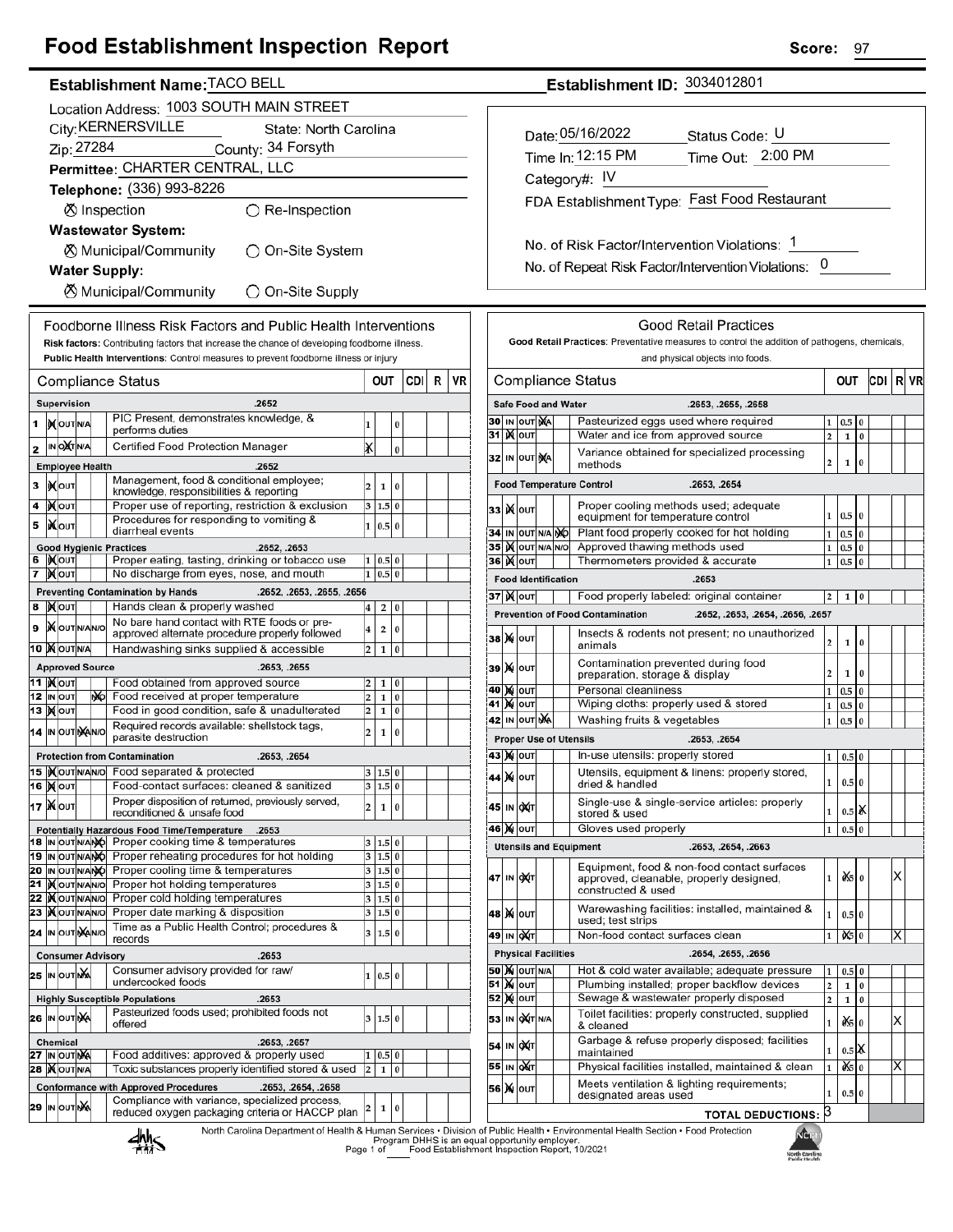| Establishment Name: TACO BELL                                                                                                          | Establishment ID: 3034012801 |                                                                         |  |  |  |
|----------------------------------------------------------------------------------------------------------------------------------------|------------------------------|-------------------------------------------------------------------------|--|--|--|
| Location Address: 1003 SOUTH MAIN STREET<br>City: KERNERSVILLE                                                                         | State: <sup>NC</sup>         | $[X]$ Inspection $\Box$ Re-Inspection<br>Comment Addendum Attached?   X |  |  |  |
| County: 34 Forsyth                                                                                                                     | Zip: 27284                   | Water sample taken? $\Box$ Yes $\Box$ No                                |  |  |  |
| Wastewater System: X Municipal/Community   On-Site System<br>Water Supply:<br>$\overline{x}$ Municipal/Community $\Box$ On-Site System |                              | Email 1:rs039734@tacobell.com                                           |  |  |  |
| Permittee: CHARTER CENTRAL, LLC                                                                                                        |                              | Email 2:                                                                |  |  |  |
|                                                                                                                                        |                              |                                                                         |  |  |  |

| X Inspection <sub>Re</sub> -Inspection Date: 05/16/2022   |                |
|-----------------------------------------------------------|----------------|
| Comment Addendum Attached? X                              | Status Code: U |
| Water sample taken? $\Box$ Yes $\Box X$ No Category #: IV |                |
| Email 1:rs039734@tacobell.com                             |                |

| the control of the control of the con- |  |
|----------------------------------------|--|

Email 3:

# Telephone: (336) 993-8226

## **Temperature Observations**

| Effective January 1, 2019 Cold Holding is now 41 degrees or less |                      |             |                   |                               |                    |          |      |  |  |
|------------------------------------------------------------------|----------------------|-------------|-------------------|-------------------------------|--------------------|----------|------|--|--|
| Item<br>hot water                                                | Location<br>3 comp   | Temp<br>126 | Item<br>guacamole | Location<br>make unit dine in | Temp<br>Item<br>39 | Location | Temp |  |  |
|                                                                  |                      |             |                   |                               |                    |          |      |  |  |
| sanitizer quat                                                   | 3 comp               | 200         | steak             | make unit dine in             | 155                |          |      |  |  |
| sanitizer quat                                                   | bucket               | 200         | chicken           | make unit dine in             | 150                |          |      |  |  |
| steak                                                            | walk in cooler       | 36          | rice              | make unit dine in             | 154                |          |      |  |  |
| lettuce                                                          | walk in cooler       | 40          | beans             | make unit dine in             | 160                |          |      |  |  |
| guacamole                                                        | walk in cooler       | 39          | lettuce           | reach in cooler drive side    | 40                 |          |      |  |  |
| tomato                                                           | make unit drive side | 39          | lettuce           | reach in cooler dine in side  | 40                 |          |      |  |  |
| cheese                                                           | make unit drive side | 39          |                   |                               |                    |          |      |  |  |
| lettuce                                                          | make unit drive side | 40          |                   |                               |                    |          |      |  |  |
| guacamole                                                        | make unit drive side | 39          |                   |                               |                    |          |      |  |  |
| beef                                                             | make unit drive side | 145         |                   |                               |                    |          |      |  |  |
| steak                                                            | make unit drive side | 155         |                   |                               |                    |          |      |  |  |
| rice                                                             | make unit drive side | 155         |                   |                               |                    |          |      |  |  |
| chicken                                                          | make unit drive side | 150         |                   |                               |                    |          |      |  |  |
| beans                                                            | hot holding cabinet  | 150         |                   |                               |                    |          |      |  |  |
| beef                                                             | hot holding cabinet  | 153         |                   |                               |                    |          |      |  |  |
| rice                                                             | hot holding cabinet  | 155         |                   |                               |                    |          |      |  |  |
| tomato                                                           | make unit dine in    | 39          |                   |                               |                    |          |      |  |  |
| lettuce                                                          | make unit dine in    | 40          |                   |                               |                    |          |      |  |  |
| cheese                                                           | make unit dine in    | 40          |                   |                               |                    |          |      |  |  |

| Person in Charge (Print & Sign): Allison                                                                                                                                                                                                                                                                      | First | <b>Nichols</b> | Last | $\frac{1}{\sqrt{2}}$ |  |  |  |
|---------------------------------------------------------------------------------------------------------------------------------------------------------------------------------------------------------------------------------------------------------------------------------------------------------------|-------|----------------|------|----------------------|--|--|--|
|                                                                                                                                                                                                                                                                                                               | First |                | Last |                      |  |  |  |
| Regulatory Authority (Print & Sign): John                                                                                                                                                                                                                                                                     |       | Dunigan        |      |                      |  |  |  |
| REHS ID: 3072 - Dunigan, John<br>Verification Required Date:                                                                                                                                                                                                                                                  |       |                |      |                      |  |  |  |
| REHS Contact Phone Number: (336) 703-3128<br>North Carolina Department of Health & Human Services<br>• Food Protection Program<br>● Environmental Health Section<br>● Division of Public Health<br>DHHS is an equal opportunity employer.<br>Food Establishment Inspection Report, 10/2021<br>Page 1 of _____ |       |                |      |                      |  |  |  |
|                                                                                                                                                                                                                                                                                                               |       |                |      |                      |  |  |  |